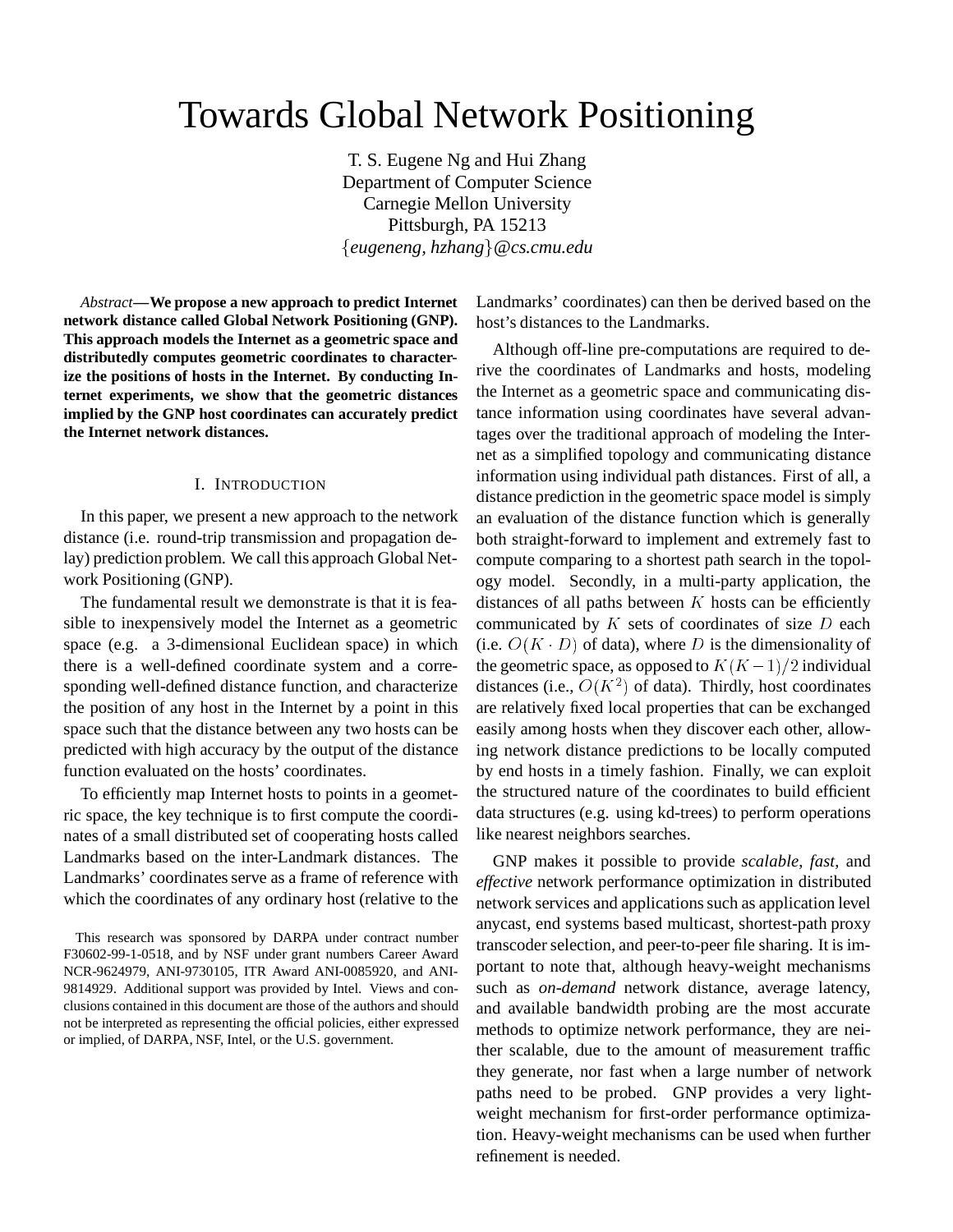

Fig. 1. Part 1: Landmark operations.

In the next section, we propose a specific architecture to realize GNP and discuss its properties. In Section III, we evaluate the effectiveness of GNP by conducting Internet experiments and compare GNP's performance to that of the current state-of-the-art approach IDMaps [1]. We discuss the main related work IDMaps in Section IV, and conclude the paper in Section V.

## II. GLOBAL NETWORK POSITIONING

To realize GNP, we propose a two-part architecture in which a small distributed set of hosts called Landmarks first compute their own coordinates in a chosen geometric space. These coordinates are then disseminated to any host who wants to compute its own coordinates relative to the coordinates of the Landmarks. In the following sections, we describe this two-part architecture in detail and discuss its properties.

## *A. Part 1: Landmark Operations*

Suppose we want to model the Internet as a particular geometric space  $S$ . Let us denote the coordinates of a host  $\mathcal{H}$  in S as  $c_{\mathcal{H}}^{S}$ , the distance function that operates on these coordinates as  $f^{\mathcal{S}}(\cdot)$ , and the computed distance between hosts  $\mathcal{H}_1$  and  $\mathcal{H}_2$ , i.e.  $f^S(c^S_{\mathcal{H}_1}, c^S_{\mathcal{H}_2})$ , as  $d^S_{\mathcal{H}_1\mathcal{H}_2}$ .

The first part of our architecture is to use a small distributed set of hosts known as Landmarks to provide a set of reference coordinates necessary to orient other hosts in S. How to choose the locations and the number of Landmarks remains an open question, although we will provide some insights in Section III. Suppose there are  $N$  Landmarks,  $\mathcal{L}_1$  to  $\mathcal{L}_N$ . The Landmarks simply measure the inter-Landmark round-trip times using ICMP ping messages and take the minimum of several measurements for each path to produce the bottom half of the  $N \times N$  distance matrix (the matrix is assumed to be symmetric along the diagonal). We denote the measured distance between host  $\mathcal{H}_1$  and  $\mathcal{H}_2$  as  $d_{\mathcal{H}_1\mathcal{H}_2}$ . Using the measured distances, a host, perhaps one of the  $N$  Landmarks, computes the coordinates of the Landmarks in  $S$ . The goal is to find a set of coordinates,  $c_{\mathcal{L}_1}^S$ , ...,  $c_{\mathcal{L}_N}^S$ , for the N Landmarks such that the overall error between the measured distances and



Fig. 2. Part 2: Ordinary host operations.

the computed distances in  $S$  is minimized. Formally, we seek to minimize the following objective function  $f_{obj1}(\cdot)$ :

$$
f_{obj1}(c_{\mathcal{L}_1}^{\mathcal{S}},..,c_{\mathcal{L}_N}^{\mathcal{S}}) = \sum_{\mathcal{L}_i,\mathcal{L}_j \in {\{\mathcal{L}_1,..,\mathcal{L}_N\}} \; | \; i > j} \mathcal{E}(d_{\mathcal{L}_i\mathcal{L}_j}, \hat{d}_{\mathcal{L}_i\mathcal{L}_j}^{\mathcal{S}})
$$
(1)

where  $\mathcal{E}(\cdot)$  is an error measurement function, which we choose it to be

$$
\mathcal{E}(d_{\mathcal{H}_1\mathcal{H}_2}, \hat{d}_{\mathcal{H}_1\mathcal{H}_2}^{\mathcal{S}}) = (\frac{d_{\mathcal{H}_1\mathcal{H}_2} - d_{\mathcal{H}_1\mathcal{H}_2}^{\mathcal{S}}}{d_{\mathcal{H}_1\mathcal{H}_2}})^2
$$
(2)

because this function measures error in a weighted fashion and has been shown in our experiments to produce more accurate coordinates than the un-weighted squared error function. This computation of the coordinates can be cast as a generic multi-dimensional global minimization problem that can be approximately solved by many available methods. Figure 1 illustrates these Landmark operations for 3 Landmarks in the 2-dimensional Euclidean space.

Once the Landmarks' coordinates,  $c_{\ell_1}^S, ..., c_{\ell_N}^S$ , are computed, they are disseminated, along with the identifier for the geometric space  $S$  used and (perhaps implicitly) the corresponding distance function  $f^S(\cdot)$ , to any ordinary host that wants to participate in GNP. The amount of data to disseminate is very small and grows only linearly with the number of Landmarks. In this discussion, we leave the dissemination mechanism (e.g. unicast vs. multicast, push vs. pull, etc) and protocol unspecified.

#### *B. Part 2: Ordinary Host Operations*

In the second part of our architecture, ordinary hosts are required to actively participate. Using the coordinates of the Landmarks in the geometric space  $S$ , each ordinary host now derives its own coordinates. To do so, an ordinary host measures its round-trip times to the  $N$  Landmarks using ICMP ping messages and takes the minimum of several measurements for each path as the distance. In this phase, the Landmarks are completely passive and simply reply to incoming ICMP ping messages. Using the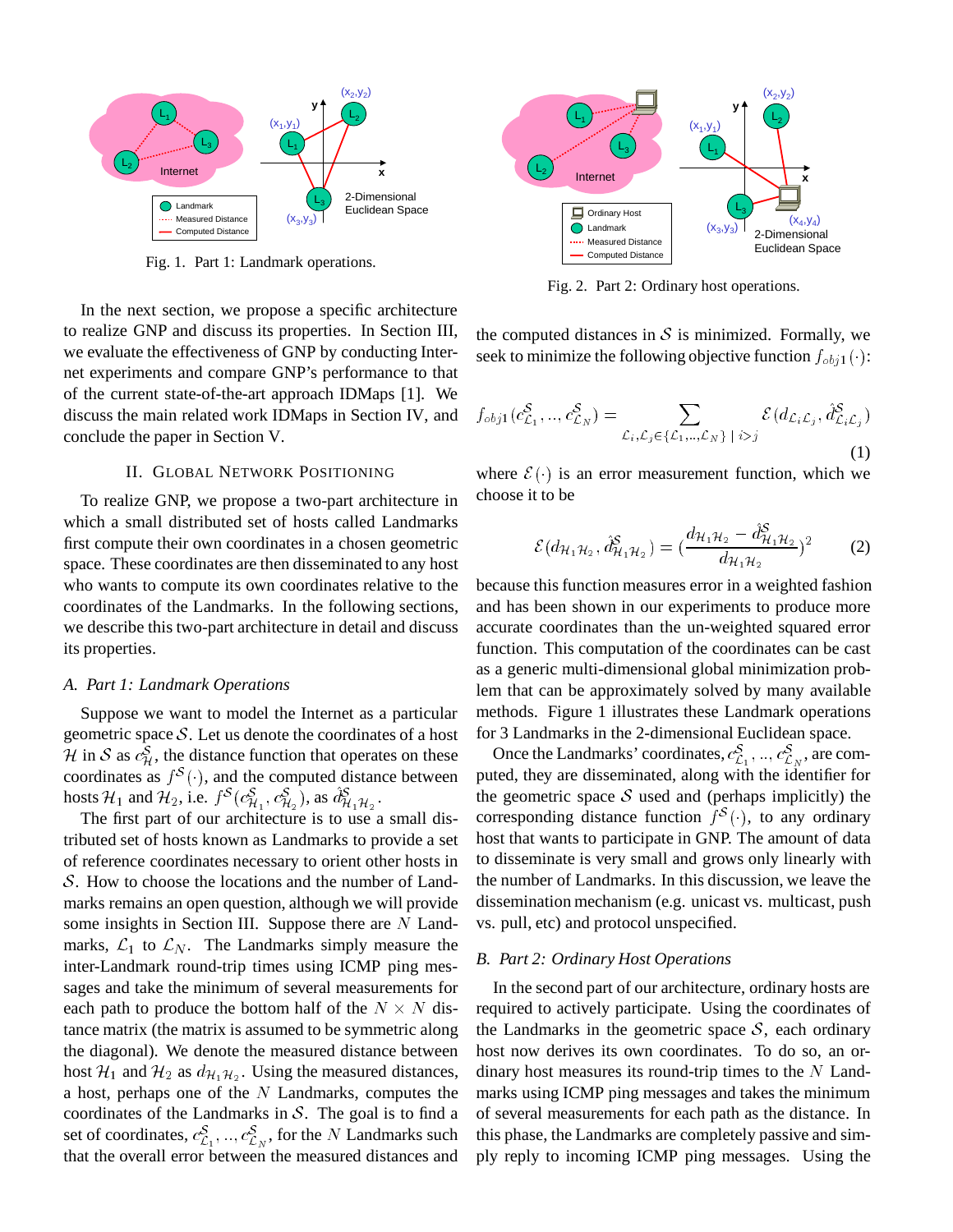<sup>N</sup> measured host-to-Landmark distances, an ordinary host *H* can compute its own coordinates  $c_{\mathcal{H}}^{S}$  that minimize the overall error between the measured and the computed hostto-Landmark distances. Formally, we seek to minimize the following objective function  $f_{obj2}(\cdot)$ :

$$
f_{obj2}(c_H^S) = \sum_{\mathcal{L}_i \in \{\mathcal{L}_1, ..., \mathcal{L}_N\}} \mathcal{E}(d_{\mathcal{L}_i\mathcal{H}}, \hat{d}_{\mathcal{L}_i\mathcal{H}}^S)
$$
(3)

where  $\mathcal{E}(\cdot)$  is again the error measurement function as discussed in the previous section.

Like deriving the Landmarks' coordinates, this computation can also be cast as a generic multi-dimensional global minimization problem. Figure 2 illustrates these operations for an ordinary host in the 2-dimensional Euclidean space with 3 Landmarks.

## *C. Properties*

Suppose there are  $N$  Landmarks and the dimensionality of the geometric space model is  $D$ , then our architecture has the following properties:

• **Measurement cost:**  $O(N^2)$  paths are measured to compute the Landmarks' coordinates. To compute the coordinates of an ordinary host,  $O(N)$  paths are measured. These costs can potentially be reduced in future algorithms.

• **Communication cost:**  $O(N^2)$  inter-Landmark distances are communicated in computing Landmarks' coordinates.  $O(N \cdot D)$  of Landmark coordinates data is disseminated to each participating host to facilitate coordinates computations. When exchanging coordinates for making distance predictions,  $O(K \cdot D)$  coordinates data can communicate  $O(K^2)$  distances among K hosts.

 **Computation cost:** In computing Landmarks' coordinates, each evaluation of  $f_{obj1}(\cdot)$  takes  $O(N^2 \cdot D)$  time. In computing end host coordinates, each evaluation of  $f_{obj2}(\cdot)$  takes  $O(N \cdot D)$  time. In making distance predictions, each evaluation of the distance function takes  $O(D)$ time.

 **Deployment cost:** Landmarks are non-intrusive and very simple, hence compatible with firewalls and easy to deploy.

#### III. EVALUATION

In this section, we evaluate the effectiveness of GNP by conducting Internet experiments. Due to space limitation, we will use the 5-dimensional Euclidean space model in all experiments, and we will focus on the questions of how to select Landmarks and how the number of Landmarks affects performance.

## *A. Data Collection*

We have access to 19 hosts called probes distributed around the world that can potentially serve as Landmarks. 12 of these probes are in North America, 5 are in Asia Pacific, and 2 are in Europe. Excepting one probe that is located in a research lab, all the probes are located in academic institutions.<sup>1</sup> In addition, we probe the IP address space uniformly to collect 2000 "ping-able" IP addresses. We shall call these IP addresses targets.

In the last week of May 2001, we measured the distances between the 19 probes and the distances between each probe and the 2000 targets. The measurement process lasted over 30 hours. To measure the distance between two hosts, we sent 220 84-byte ICMP ping packets at one second apart and took the minimum round-trip time estimate from all replies as the distance. Because not all 2000 targets were reachable from all probes at the time of our data collection, we only ended up with 869 usable targets. Correspondingly, there is a bias against having hosts that are not always-on (e.g. modem hosts) or do not have global connectivity in our final targets set.

#### *B. Experiment Methodology*

Each experiment involves selecting a subset of the 19 probes to use as Landmarks, and uses the remaining probes, called test probes, and the 869 targets as ordinary hosts. This way, we can evaluate the performance of GNP by comparing the predicted distances and the measured distances from the test probes to the targets.

To solve the multi-dimensional global minimization problems in computing coordinates, we use the Simplex Downhill method [2]. To ensure a high quality solution, we repeat the minimization procedure for 300 iterations and choose the best solution when computing Landmarks' coordinates (each iteration takes on the order of a second on a 866 MHz Pentium III), and for 30 iterations when computing an ordinary host's coordinates (each iteration takes on the order of ten milliseconds on a 866 MHz Pentium III).

To measure how well a predicted distance matches the corresponding measured distance, we use a metric called **directional relative error** that is defined as:

$$
\frac{predicted\ distance - measured\ distance}{\min(measured\ distance, predicted\ distance)}\tag{4}
$$

Thus, a value of zero implies a perfect prediction, a value of one implies the predicted distance is larger by a factor

<sup>&</sup>lt;sup>1</sup>We would like to thank our colleagues in these institutions for granting us host access. We especially thank KAIST, NUS, HKUST, ETH, and Politecnico di Torino for their generous support for this study.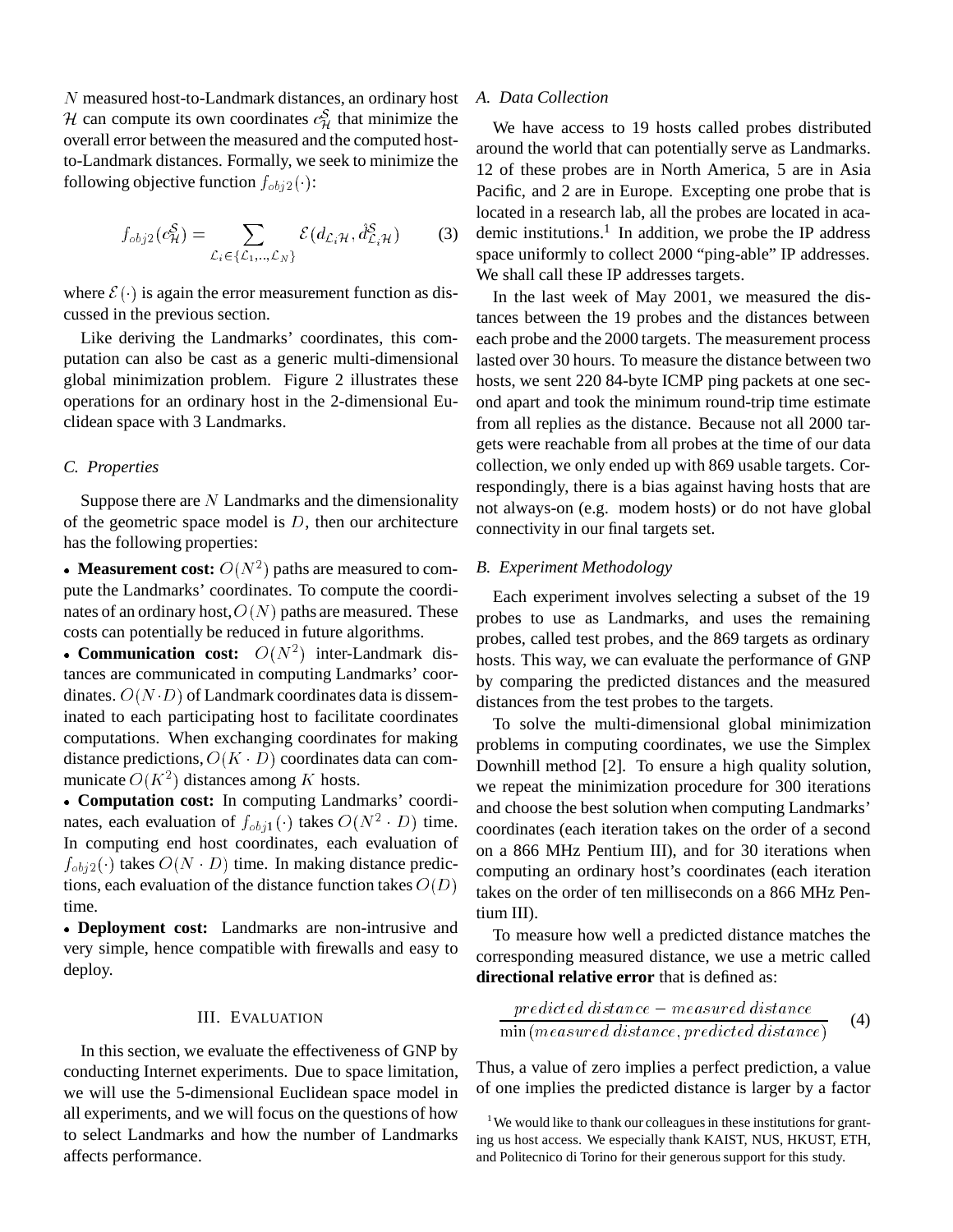

Fig. 3. Landmark selection criteria comparison.

of two, and a value of negative one implies the predicted distance is smaller by a factor of two. When considering the general prediction accuracy, we will also use the **relative error** metric, which is simply the absolute value of the directional relative error.

# *C. Landmark Selection*

In this section, we consider the Landmark selection problem. Intuitively, we would like the Landmarks to be well distributed so that we can construct an accurate frame of reference. Based on this intuition, we propose three strawman criteria to choose  $N$  Landmarks from the 19 probes. The first criterion, called maximum separation, is to choose the  $N$  probes that maximize the total interchosen-probe distances. The second criterion, called <sup>N</sup>medians, is to choose the  $N$  probes that minimize the total distance from each not-chosen probe to its nearest chosen probe. The third criterion, called  $N$ -cluster-medians, is to form  $N$  clusters of probes and then choose the median of each cluster as the Landmarks. The  $N$  clusters are formed by iteratively merging the two nearest clusters, starting with 19 probe clusters, until we are left with  $N$ clusters.

To increase the confidence in our results, we use a technique that is similar to  $k$ -fold validation in machine learning. Instead of choosing  $N$  Landmarks based on a criterion, we choose  $N + 1$  Landmarks. Then by eliminating one of the  $N + 1$  Landmarks at a time, we can generate  $N+1$  different sets of N Landmarks that are fairly close to satisfying the criterion. We then measure the performance of the criterion by evaluating the accuracy of the predicted distances generated by all  $N + 1$  sets of Landmarks.

Figure 3 shows the cumulative probability distribution functions of the relative error in distance predictions for the three selection criteria when  $N$  equals 6. As can be seen, the <sup>N</sup>-cluster-medians criterion achieves the best performance, closely followed by the  $N$ -medians crite-



Fig. 4. Relative error of GNP and IDMaps.

rion. However, the maximum separation criterion lags behind in performance significantly because probes that are overall far apart (those in Asia and Europe) are not necessarily well distributed. The same performance relationship between the three selection criteria is also observed in another experiment where  $N$  equals 9. Designing intelligent algorithms for Landmark selection is an important topic for future research.

# *D. Number of Landmarks*

In this section, we examine how GNP's performance changes when we vary the number of Landmarks from 6 to 15. In all experiments, we use the  $N$ -clustermedians Landmark selection criterion with <sup>k</sup>-fold validation. For comparison, we also examine the performance of the current state-of-the-art distance prediction approach IDMaps [1] when applied to our data, using the corresponding Landmark nodes as the IDMaps Tracers. See Section IV for a discussion on IDMaps.

Figure 4 shows the cumulative probability distribution functions of the relative error in distance predictions for GNP (top 4 lines) and IDMaps. As expected, GNP's performance increases with the number of Landmarks, and there is no indication of diminishing returns in these experiments. In contrast, IDMaps with 15 Tracers does not perform better across the spectrum than with 12 Tracers. For GNP with 15 Landmarks, 90% of all distance predictions are within a relative error of 0.53; for IDMaps with 15 Tracers, the 90 percentile is at 0.96.

#### *E. GNP and IDMaps Comparison*

Figure 5 illustrates the difference in prediction accuracy between GNP and IDMaps in more detail. In this figure, we classify the evaluated paths into groups of 50ms each (i.e. (0ms, 50ms), (50ms, 100ms),...,(1000ms, $\infty$ ]), and plot the summary statistics that describe the distribution of the directional relative error of each approach in